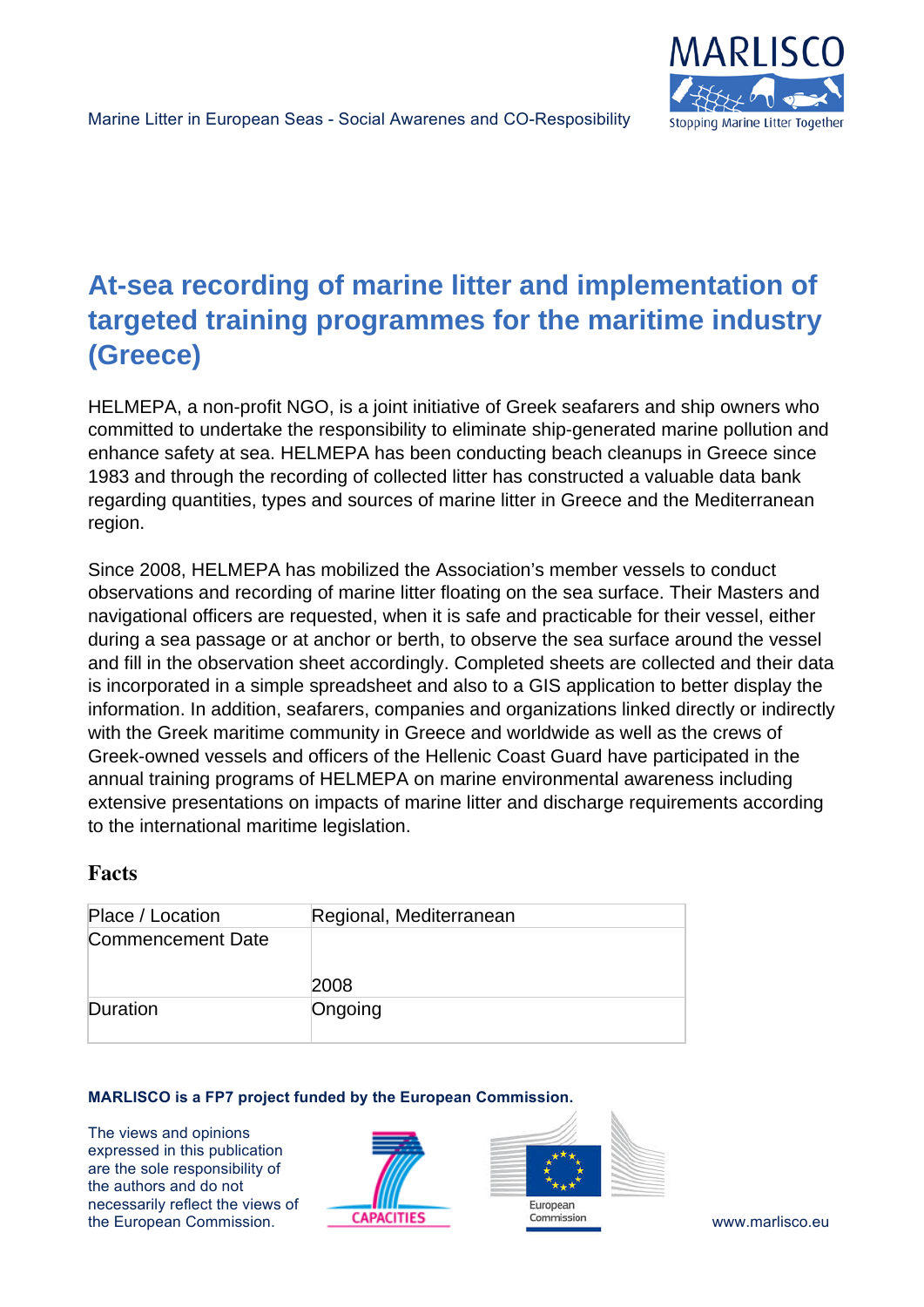

### Marine Litter in European Seas - Social Awarenes and CO-Resposibility

| Theme                            | Prevention, Mitigation, Awareness<br>(Cross-cutting)                                                                                                                                                                          |
|----------------------------------|-------------------------------------------------------------------------------------------------------------------------------------------------------------------------------------------------------------------------------|
| Type of Initiative               | Practice/ Activity/ Action, Campaign                                                                                                                                                                                          |
| Initiated by                     | <b>Hellenic Marine Environment Protection</b><br><b>Association HELMEPA</b>                                                                                                                                                   |
| <b>Involved Stakeholders</b>     | Seafarers, companies and organizations<br>linked directly or indirectly with the Greek<br>maritime community, crews of Greek-owned<br>vessels; staff of ships' managing companies<br>and officers of the Hellenic Coast Guard |
| <b>Funding/Financial Support</b> | <b>HELMEPA</b>                                                                                                                                                                                                                |
| <b>Success Rate</b>              |                                                                                                                                                                                                                               |
|                                  | Very Successful.                                                                                                                                                                                                              |
| Case Study prepared by           | Thomais Vlachogianni, MIO-ECSDE,<br><b>Programme Officer</b><br>vlachogianni@mio-ecsde.org                                                                                                                                    |
| Submitted by                     | Thomais Vlachogianni, MIO-ECSDE,<br><b>Programme Officer</b>                                                                                                                                                                  |

## **Available documentation and further information**

<http://www.helmepa.gr/>

### **MARLISCO is a FP7 project funded by the European Commission.**

The views and opinions expressed in this publication are the sole responsibility of the authors and do not necessarily reflect the views of The European Commission. **CAPACITIES** Commission **COMMISSION COMMISSION** COMMISSION **COMMISSION** 



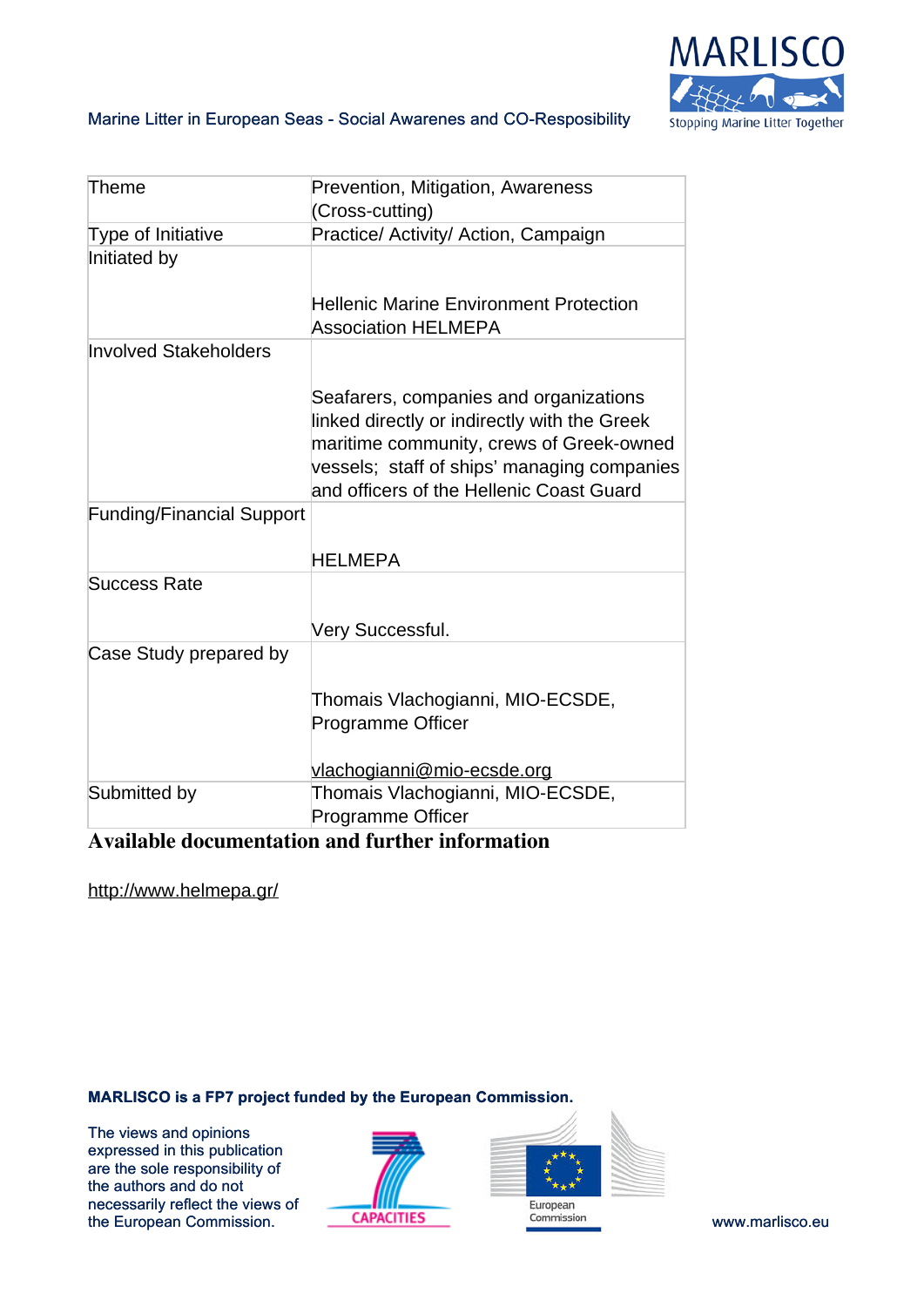

### Marine Litter in European Seas - Social Awarenes and CO-Resposibility



[back to overview](https://www.marlisco.eu/best-practices-map.en.html)

[Go back](https://www.marlisco.eu/at-sea-recording-of-marine-litter-and-implementation-of-targeted-training-programmes-for-the-maritime-industry.en.html?articles=at-sea-recording-of-marine-litter-and-implementation-of-targeted-training-programmes-for-the-maritime-industry&.html)

### **MARLISCO is a FP7 project funded by the European Commission.**

The views and opinions expressed in this publication are the sole responsibility of the authors and do not necessarily reflect the views of The European Commission. **CAPACITIES CAPACITIES COMMISSION COMMISSION COMMISSION WWW.marlisco.eu**